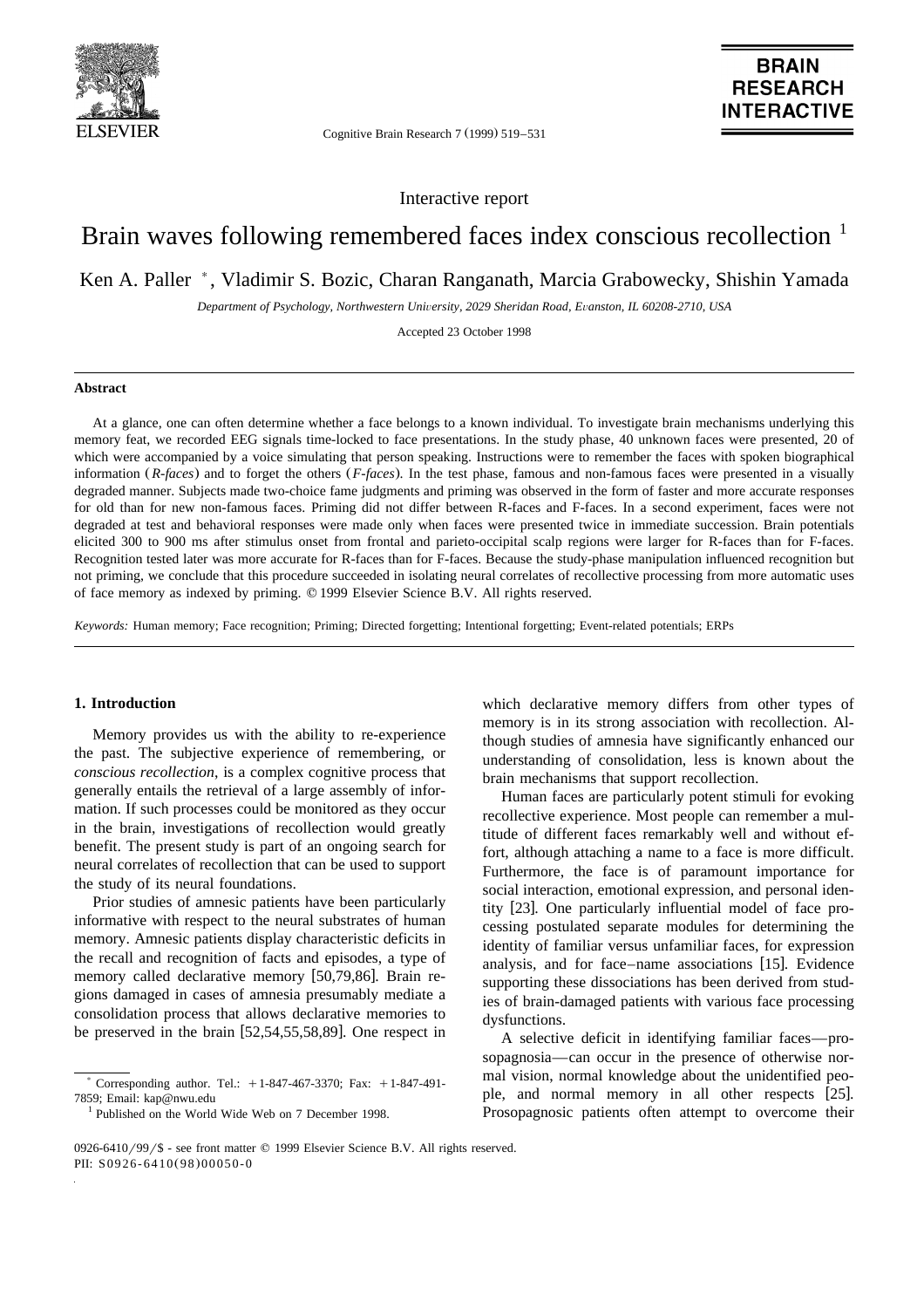difficulties in identifying faces by relying on voice, gait, clothing, or single distinctive features. Facial expressions of emotions can often be perceived normally. Dissociations between prosopagnosia and other object recognition difficulties suggest that face recognition depends on distinct cortical mechanisms, perhaps a special holistic or global processing mode dependent on right-hemisphere regions, although this proposal remains controversial  $[32,73,88]$ .

Perceptual processing of faces has also been investigated more directly through physiological methods. In monkeys, neurons in temporal cortex respond selectively to faces  $[27,66]$ . In humans, recordings from intracranial electrodes have shown face-specific responses from small regions of the left and right fusiform and inferior temporal gyri, and electrical stimulation from these same electrodes frequently disrupted naming of familiar faces [1]. The proposal that specific extrastriate regions are specialized for determining facial identity from visual input has also been supported by evidence from neuroimaging using positron emission tomography (PET) and functional magnetic resonance imaging (FMRI); face-related activations were found in or near the fusiform gyrus and were larger on the right than left side  $[22,37,46,69,80]$ . One speculation about face memory is that these same face-specific regions of temporal cortex that are necessary for face perception are also critical for face recollection. Indeed, the storage of declarative memory generally relies on cortical modules dedicated to processing particular sorts of to-be-remembered information [28,87]. Recollection cued by a face is likely to involve a rich set of connections between a facial representation and other stored knowledge, including knowledge about that individual, the spatio–temporal context of previous meetings, affective associations, and other associative information. However, in order to study the neural substrates of face recollection, we must distinguish it from other memory phenomena involving faces.

In particular, it can be useful to contrast face recollection with face *familiarity* in the absence of recollection. Consider the 'butcher-on-the-bus' phenomenon—in this case, the butcher seems highly familiar in the atypical context of a bus rather than a butcher shop, and a full recollective experience is not achieved (c.f., Mandler's dual-process theory of recognition  $[49]$ . One way to assess these two types of memorial experience is through a procedure in which subjects themselves attempt to discriminate between 'remember' and 'know' trials, corresponding to recollection and familiarity, respectively. In an experiment in which this procedure was used with faces, divided attention at study selectively reduced 'remember' responses [64], suggesting that the contrast between recollection and familiarity that has been extensively studied with verbal stimuli is also valid with facial stimuli.

Another memory phenomenon that occurs in the absence of face recollection is face *priming*, which is when a behavioral response to a face is specifically altered due to

recent exposure to that face (for reviews, see  $[13,29,75]$ ). For example, when subjects make speeded responses to faces, judging them as either familiar or unfamiliar, these responses are typically quicker for previously viewed faces. Furthermore, face priming appears to depend on encoding specific perceptual features  $[13,14,31]$ . Normal face priming in amnesic patients has been observed in an identitymatching task for both familiar and unfamiliar faces  $[63]$ .

Face recollection and priming thus reflect two distinct uses of memory; the former allows one to remember an individual's identity whereas the latter may automatically give rise to altered behavioral responses to previously viewed faces. Processes underlying recollection and priming can be monitored through analyses of event-related brain potentials extracted from the electroencephalogram (for reviews, see  $[45,57,77]$ ). In particular, Paller and Kutas [60] showed that responses to visual words presented during a priming test included potentials 500 to 800 ms after stimulus onset that reflected incidental recollection. In contrast, a different brain potential was found to reflect visual word-form priming  $[59,62]$ . Whereas these potentials were elicited by words, memory cued by faces may be associated with similar potentials. To investigate this possibility, we recorded event-related potentials (ERPs) to faces presented in a memory paradigm.

Although the natural process of becoming acquainted with a new person is typically a gradual, interactive, and multidimensional experience, it can be simulated in the laboratory. Accordingly, we sought to study the neural substrates of face recollection after subjects viewed 20 photographs of faces, each associated with a name and biography spoken in a unique voice (see Fig. 1A). Subjects were told to remember these faces, termed *Remember Faces* or *R-faces*. An additional set of 20 faces were intermixed with the R-faces and presented without any spoken information. Subjects were told to forget these other faces, termed *Forget Faces* or *F-faces*. Instructions to remember some stimuli and forget others (i.e., "directed forgetting'', see  $[11,33,44]$ ) tend to influence recognition but not priming, although some controversy surrounds this memory dissociation  $[5,47,56,78]$ . Here, directed forgetting instructions were combined with the inclusion of biographical information for R-faces only, in order to maximize differences between R- and F-faces in later recollection.

Experiment 1 was used to determine whether these procedures would influence recognition but not priming. In the test phase, faces were presented in a degraded fashion and non-famous faces were mixed with a set of famous faces. Stimulus degradation functioned to make judgments more difficult, and thus perhaps more sensitive to priming, and it also allowed us to examine priming as a function of different degradation levels. Subjects were asked to discriminate famous from non-famous faces under these perceptually demanding circumstances, and priming was measured in both accuracy and latency of fame-judgment responses. Our results showed that priming was produced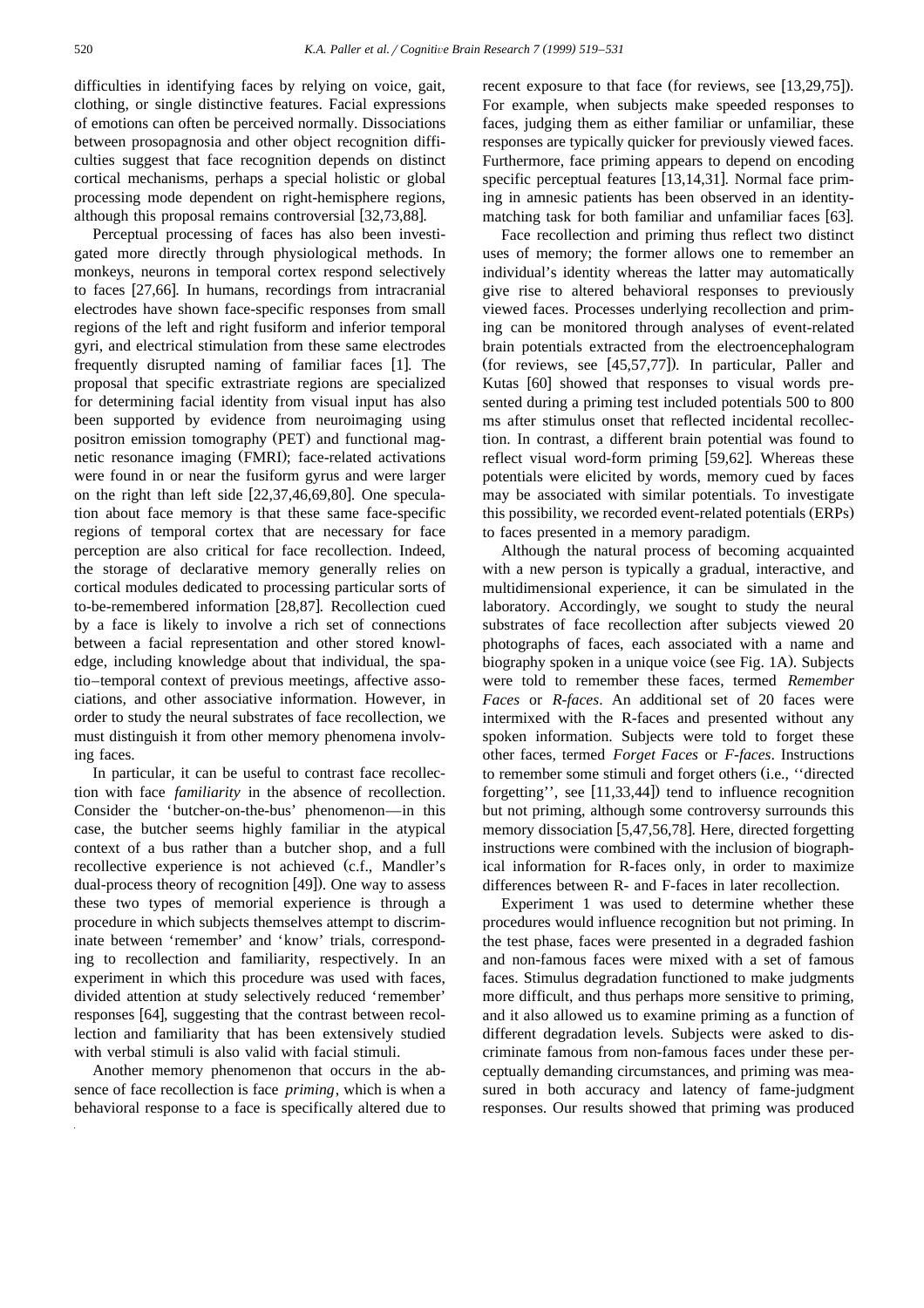

Fig. 1. Schematic representation of stimuli shown in the study and test phases. In both experiments, the study phase included faces with voices (R-faces) and faces without voices (F-faces). In these examples, the study phase started with two F-faces and then two R-faces (A); the test phase in Experiment 1 started with an F-face, a new face, a famous face, and an R-face (B); and the test phase in Experiment 2 started with an F-face, a new face, a target, and an  $R$ -face  $(C)$ .

by face presentations in the study phase and that the magnitude of priming did not differ between R- and F-faces.

The same study-phase procedure was used in Experiment 2, and brain potentials were analyzed to reveal differences in the neural responses to R-faces, F-faces, and new faces. Test-phase instructions were changed such that behavioral responses were made only to occasional target stimuli, famous faces were not included, and face stimuli were not degraded.

## **2. Methods**

# *2.1. Subjects*

Subjects were 22 men and women aged 18–24 years old. They were right-handed, native English speakers, and each gave informed consent. Those in Experiment 1 (7 women and 3 men) received course credit for their participation; those in Experiment 2 (7 women and 5 men) received monetary payment. Data from 3 additional per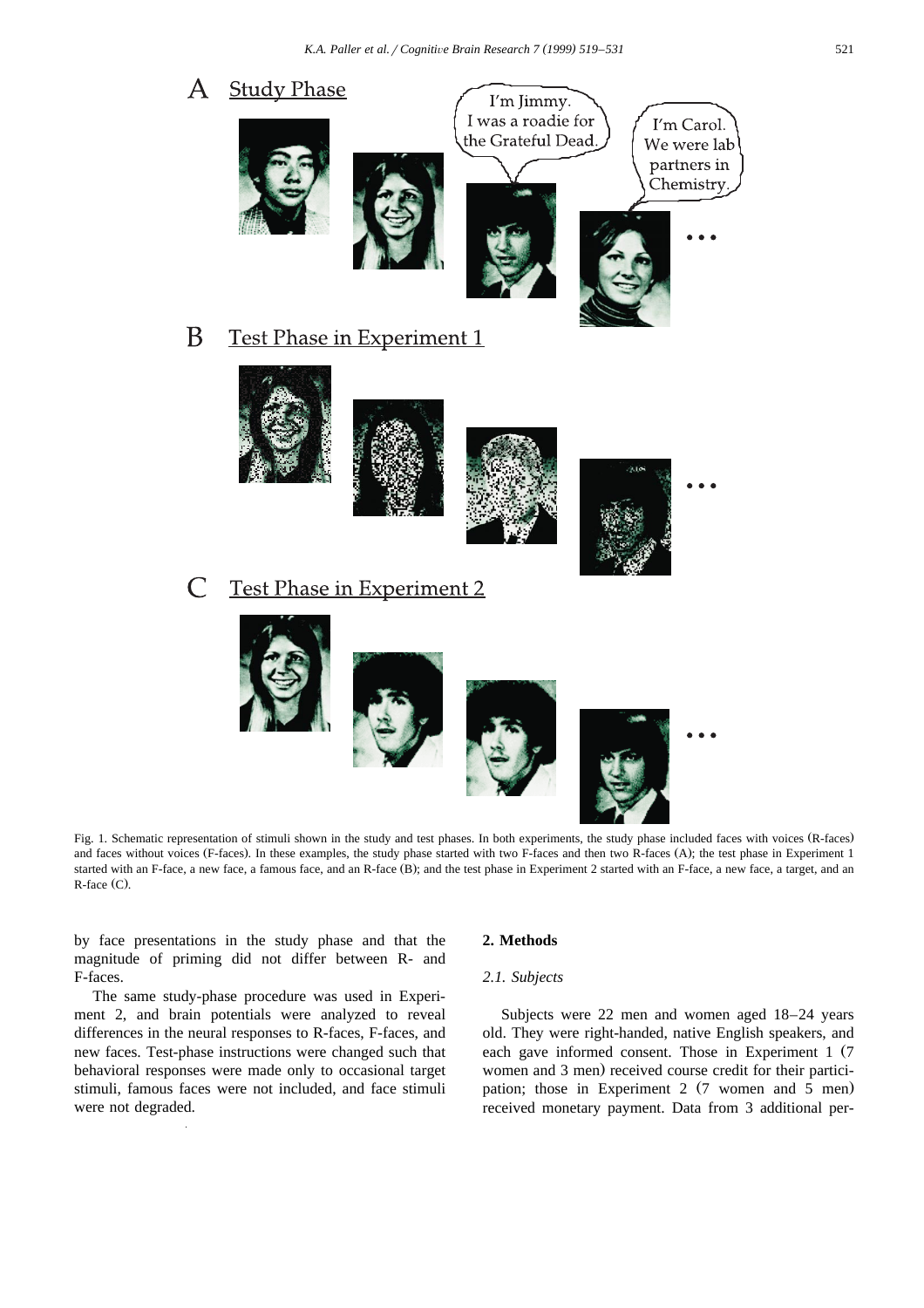sons in Experiment 2 were excluded due to excessive electro–ocular artifacts.

# *2.2. Stimuli*

Visual stimuli included photographs of 160 faces from a 1970's high school yearbook. Each face was presented in grayscale within a rectangular space measuring 12.5 cm by 16 cm in the center of a computer monitor. Faces were viewed from a distance of 135 cm (such that the rectangular stimuli subtended  $5.9^{\circ}$  by  $7.5^{\circ}$  visual angle). A set of 40 faces were used in the study phase. These were shown again in the test phase along with 60 new faces. Another 60 new faces were used in the recognition test. Each set of faces included an equal number of men and women. Visual stimuli were presented for brief durations in order to discourage eye movements and to maximize time-locking of relevant cognitive processes from trial to trial.

Auditory stimuli were paired with 20 of the faces in the study phase. These stimuli were spoken by 10 women and 10 men so as to simulate the experience of meeting the people depicted. Each voice included a name and some brief biographical information (see Table 1).

Faces of 24 well-known celebrities were also used in Experiment 1. These were scanned from photographs in magazines and altered so that the backgrounds were similar to those in the yearbook photos. All or nearly all of these faces were known to the subjects (Bill Clinton, Bill Cosby, Brad Pitt, Diana–Princess of Wales, Elvis Presley, Harrison Ford, Helen Hunt, Hillary Clinton, Jason Alexander, John F. Kennedy, Julia Roberts, Lucille Ball, Madonna, Marilyn Monroe, Martin Luther King, Jr., Michael Jordan, Michelle Pfeiffer, Mohandas Gandhi, Mother Theresa,

Nancy Reagan, Oprah Winfrey, Pamela Lee Anderson, Richard Dean Anderson, and Richard Nixon). In any event, responses to non-famous faces were of primary interest. All face stimuli in the test phase of Experiment 1 were modified by superimposing a variable number of black pixels at random locations.

# *2.3. Procedure*

#### *2.3.1. Experiment 1*

The procedure included a study phase followed immediately by a test phase. Each subject was tested individually after providing informed consent. No electrophysiological recordings were made in Experiment 1.

During the study phase (Fig. 1A), subjects were instructed to observe a series of 40 faces, to try to remember the 20 faces paired with voices (*R-faces*), and to forget the other 20 faces (*F-faces*). Faces were shown for 300 ms at the rate of one every 5 s. The onset of the voice for each R-face coincided with the onset of the face presentation. The entire set of 40 faces was presented 3 times using different random orders. The sets of faces assigned to remember and forget conditions were counter-balanced across subjects. In other words, each face was an R-face for half of the subjects and an F-face for the others.

During the test phase (Fig. 1B), subjects were instructed to respond after each face according to whether the person shown was famous or not, moving a joystick down or up, respectively. Faces were shown for 300 ms at the rate of one every 3 s. Faces were presented in four runs in the absence of auditory stimuli. Each run included a randomly ordered set of 66 faces: the 40 faces from the study phase, 20 new faces, and 6 famous faces  $(9\% \text{ of the trials})$ . R-

Table 1

Spoken information associated with remember faces

| эрөкен ниогиканон аззостател while remember faces |                                                                    |  |  |  |  |  |
|---------------------------------------------------|--------------------------------------------------------------------|--|--|--|--|--|
| I'm Tracy.                                        | I'm homeless — got any spare change?                               |  |  |  |  |  |
| I'm Alison.                                       | I won the Boston Marathon twice.                                   |  |  |  |  |  |
| I'm Carol.                                        | We were lab partners in Chemistry.                                 |  |  |  |  |  |
| I'm Cindy.                                        | I got pregnant with twins when I was fifteen.                      |  |  |  |  |  |
| I'm Emily.                                        | I'm an art dealer — want to buy some sculpture?                    |  |  |  |  |  |
| I'm Helga.                                        | I inspect underwear for Hanes.                                     |  |  |  |  |  |
| I'm Jane.                                         | I write comics for the New York Times.                             |  |  |  |  |  |
| I'm Julie.                                        | I lived next door freshman year and always came home drunk.        |  |  |  |  |  |
| I'm Megan.                                        | I'm a news anchor on ABC and I stutter.                            |  |  |  |  |  |
| I'm Susie.                                        | I've starred in 48 adult movies.                                   |  |  |  |  |  |
| I'm Kyle.                                         | I fought in the Gulf War and was paralyzed from the waist down.    |  |  |  |  |  |
| I'm Benny.                                        | We met at the $\text{keg} = I$ puked on your shoes.                |  |  |  |  |  |
| I'm Bruce.                                        | I publish a gay men's magazine.                                    |  |  |  |  |  |
| I'm Cliff.                                        | I play quarterback for the Nebraska Cornhuskers.                   |  |  |  |  |  |
| I'm Norman.                                       | I pulled you over for speeding last week.                          |  |  |  |  |  |
| I'm Otto.                                         | We went to high school together $- I$ killed six people last week. |  |  |  |  |  |
| I'm Roger.                                        | I was your freshman-year roommate.                                 |  |  |  |  |  |
| I'm Stan.                                         | I've seen Star Wars 100 times.                                     |  |  |  |  |  |
| I'm Tony.                                         | I've been off crack for five weeks.                                |  |  |  |  |  |
| I'm Jimmy.                                        | I was a roadie for the Grateful Dead.                              |  |  |  |  |  |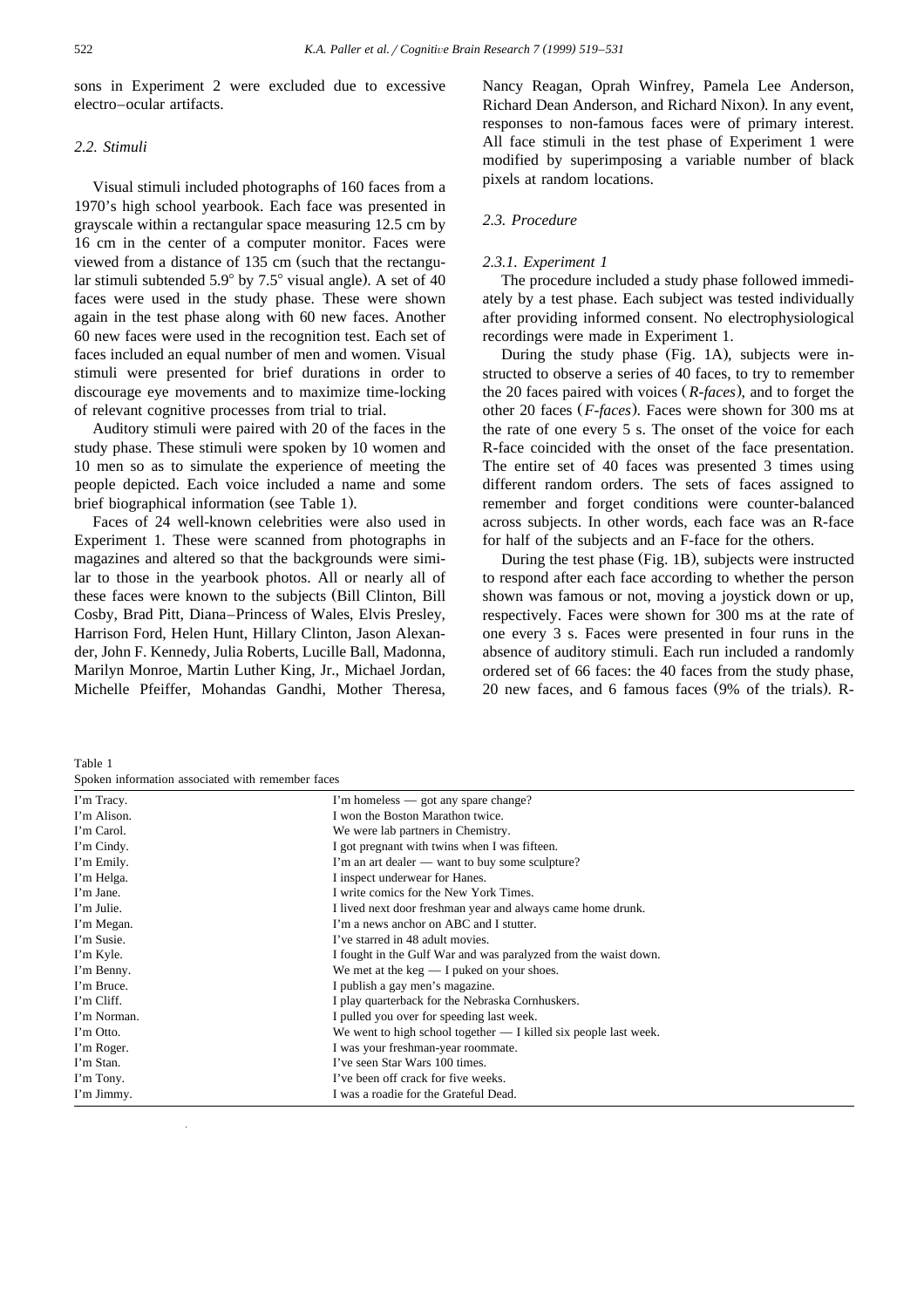and F-faces were repeated across runs, whereas new and famous faces each appeared on only one occasion. All faces in the test phase were presented in a degraded format formed by superimposing black pixels in random locations on the picture. The percentage of black pixels was set to either 50% (level 1), 40% (level 2), or 26% (level 3) for each face on a random basis.

## *2.3.2. Experiment 2*

In Experiment 2, electrophysiological recordings were made during the study and test phases as described below. To reduce artifactual contamination of EEG recordings, subjects were instructed to minimize muscle tension, eye movements, and blinks during experimental runs.

The study phase (Fig. 1A) was identical to that in Experiment 1, except that subjects were told that their monetary payment would be increased by 50 cents for each name and biography that they could recall at the end of the experiment. The test phase (Fig. 1C) was similar except that faces were not degraded and target faces were presented in place of famous faces. Target faces were faces identical to the immediately preceding face and were randomly selected such that targets in each run included two remember, two forget, and two new faces (9% of the trials). Subjects were instructed to press a button whenever any face appeared twice in immediate succession. This task was assigned so that subjects would be required to attend to perceptual aspects of each face. Stimulus degradation was not used in this experiment in order to minimize any doubt about the identity of each face. Subjects were also instructed that when an R-face appeared they should retrieve the associated biographical information and rehearse it in preparation for the subsequent recognition test.

For the recognition test given at the conclusion of the experiment, the subject was given 5 pages showing 20 faces per page, including the 40 faces from the study phase randomly mixed with 60 new faces not previously seen by the subject. Instructions were to attempt to label each of the 20 R-faces and each of the 20 F-faces, and to write down the name and biographical information corresponding to each R-face (although exact wording was not required for retrieved biographical information to be scored as correct). Due to an error in instructions for 1 subject, recognition performance for F-faces and new faces was analyzed only for the remaining 11 subjects.

#### *2.4. Electrophysiology*

Electroencephalographic recordings were made from 21 scalp electrodes embedded in an elastic cap at standard locations (Fpz, Fz, Cz, Pz, Oz, Fp1, Fp2, F3, F4, F7, F8, C3, C4, P3, P4, O1, O2, T3, T4, T5, T6). A left mastoid reference electrode was used on-line and the reference was

changed off-line to the average of left and right mastoid recordings. In addition, two channels were used for monitoring horizontal and vertical eye movements and trials contaminated by electroocular artifacts were excluded from the analyses  $(16.1\%$  on average). The band pass was 0.1–100 Hz. Recordings were sampled at a rate of 250 Hz and ERPs were computed for 1024-ms epochs beginning 100 ms prior to stimulus onset. ERP measurements were evaluated using analysis of variance (ANOVA), and in analyses involving electrode as a factor, critical *F* ratios were based on degrees of freedom adjusted according to the Huynh–Feldt procedure to control for Type I errors in repeated-measures designs. To compare scalp distributions of ERPs, amplitude measurements were normalized by scaling by the square root of the sum of squared voltages over all electrode locations, because in the absence of scaling, amplitude differences between conditions can masquerade as topographic differences [51].

### **3. Results**

#### *3.1. Experiment 1*

Fig. 2 shows behavioral results from the fame judgment task given during the test phase. The most important comparisons based on our hypotheses were between the three types of non-famous faces. Correct responses were produced less often for new faces than for R-faces  $\left[t(9)\right]$ 4.4,  $p = .002$  or for F-faces  $\lceil t(9) = 6.9, p < .001 \rceil$ . The

Experiment 1: Fame Judgments



Fig. 2. Results from the fame-judgment test in Experiment 1, showing priming in the form of higher accuracy and faster responses for studied faces than for new faces.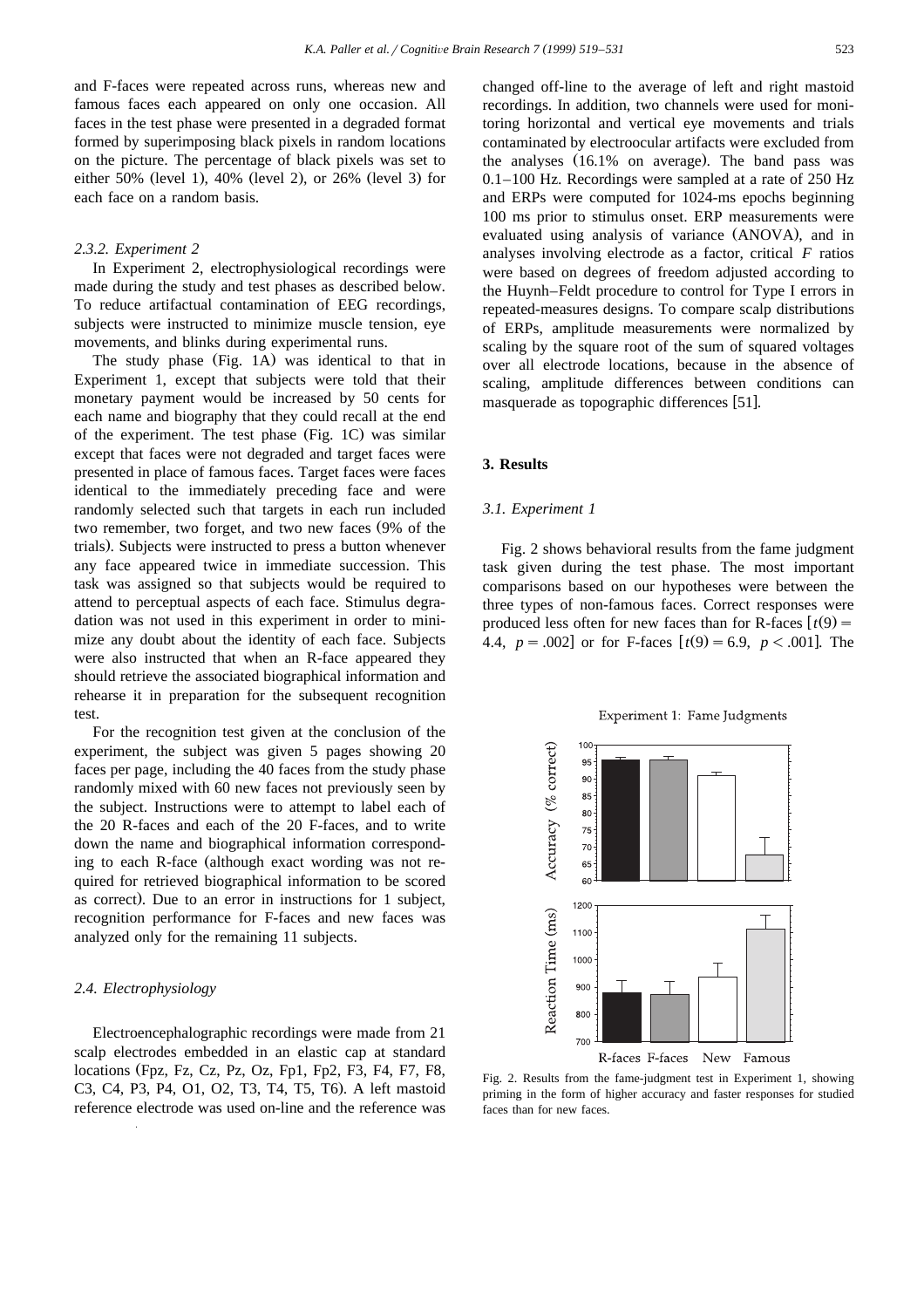average difference in accuracy was 4.6%. Judgment accuracy did not differ between R- and F-faces  $[t(9) = 0.1]$ . Likewise, reaction times were slower for new faces than for R-faces  $[t(9) = 4.1, p = .003]$  or F faces  $[t(9) = 3.5,$  $p = .006$ , differing by 62 ms on average. Reaction times did not differ between R- and F-faces  $[t(9) = 0.6]$ . In short, responses in the fame-judgment task were faster and more accurate for studied faces than for non-studied faces, but did not differ between the two types of studied faces.

Judgment accuracy and latency were also analyzed separately for each stimulus-degradation level (Table 2). First, two-way ANOVAs were computed with factors degradation level  $(1, 2, \text{or } 3)$  and fame (famous or non-famous, collapsing across the three categories of non-famous faces). Judgments were less accurate for famous than for non-famous faces  $[F(1,9) = 25.7, p = .001]$  and responses were also slower  $[F(1,9) = 48.9, p < .001]$ . The extent of degradation did not reliably influence reaction time  $[F(2,18) = 0.6]$ , nor was the interaction of degradation level by fame significant  $F(2,18) = 2.9$ ,  $p = .078$ . On the other hand, accuracy was influenced by degradation level, as evidenced by a main effect of degradation level  $[F(2,18) = 27.9, p < .001]$  and a degradation level by fame interaction  $[F(2,18) = 38.4, p < .001]$ . For famous faces, degradation level had a clear and systematic effect on accuracy  $F(2,18) = 33.5$ ,  $p < .001$ . The most degraded famous faces (level 1) were the ones most likely to be misidentified as non-famous, and accuracy improved as degradation decreased such that each of these pairwise differences was significant by Tukey Test. For non-famous faces, there was also a significant effect of degradation level  $F(2,18) = 5.7$ ,  $p < .012$ , and a Tukey Test showed that accuracy was higher for level 3 than for level 2, whereas none of the other pairwise comparisons were significant.

Table 2 Fame judgments in Experiment 1 for each stimulus degradation level

|                      | Condition |                  |                           |      |  |  |
|----------------------|-----------|------------------|---------------------------|------|--|--|
|                      |           | Non-famous faces | Famous faces              |      |  |  |
| Measure              |           |                  | R-faces F-faces New faces |      |  |  |
| Level 1:             |           |                  |                           |      |  |  |
| Accuracy (% correct) | 95.2      | 95.0             | 92.4                      | 52.7 |  |  |
| SE                   | 1.2       | $1.2^{\circ}$    | 1.6                       | 5.9  |  |  |
| Reaction Time (ms)   | 908       | 904              | 911                       | 1135 |  |  |
| SE                   | 51        | 46               | 52                        | 70   |  |  |
| Level $2$ :          |           |                  |                           |      |  |  |
| Accuracy (% correct) | 93.9      | 95.7             | 87.6                      | 68.0 |  |  |
| SE                   | 1.2       | 1.0              | 2.2                       | 6.2  |  |  |
| Reaction Time (ms)   | 884       | 871              | 1017                      | 1068 |  |  |
| SE                   | 42        | 56               | 65                        | 52   |  |  |
| Level 3:             |           |                  |                           |      |  |  |
| Accuracy (% correct) | 96.8      | 96.0             | 92.2                      | 81.0 |  |  |
| SЕ                   | 1.5       | 1.3              | 1.6                       | 4.4  |  |  |
| Reaction Time (ms)   | 839       | 840              | 899                       | 1127 |  |  |
| SЕ                   | 46        | 43               | 49                        | 53   |  |  |

In analyses restricted to results with non-famous faces, priming effects were analyzed for each degradation level by collapsing across the two types of old faces, R- and F-faces  $(R + F)$ . Two-way ANOVAs were computed with factors degradation level  $(1, 2, \text{or } 3)$  and condition  $(R + F)$ or new faces). As in the analyses collapsed across degradation level, accuracy was better overall for  $R + F$  faces than for new faces  $[F(1,9) = 33.7, p < .001]$ , and this effect did not vary as a function of degradation level  $[F(2,18) = 1.3]$ . In a parallel analysis of reaction time results, responses were significantly faster overall for  $R + F$  faces than for new faces  $[F(1,9) = 15.9, p < .003]$ , but this effect did vary with degradation level  $F(2,18) = 5.8$ ,  $p = .02$ . The reaction time difference between  $R + F$  and new faces was nonsignificant at degradation level 1  $[t(9) = 0.2]$ , but was significant at level 2  $[t(9) = 3.4, p = .008]$  and at level 3  $[t(9) = 3.6, p = .006]$ . Numerically, priming effects were largest at degradation level 2 for both reaction time  $(140$ ms) and accuracy  $(7.2\%)$ , suggesting that an intermediate level of stimulus degradation may be optimal.

Because our chief conclusions turn on the finding that priming did not differ between R- and F-faces, we conducted an additional analysis to verify this finding. Accuracy and reaction time did not differ between R- and F-faces when results were collapsed across degradation level (Fig. 2). Results in Table 2 show that differences between these two conditions were also extremely small within each degradation level. The largest trends for any difference between R- and F-faces were at degradation level 2; *t*-tests on these values showed that the trends were nonsignificant for both accuracy  $[t(9) = 1.6]$  and reaction time  $[t(9) = 0.4]$ . Furthermore, the nonsignificant differences at degradation level 2 were in the opposite direction to that which would be expected if face recollection had contaminated fame-judgment priming results, as were the slight differences between means collapsed across degradation level (Fig.  $2$ ).

#### *3.2. Experiment 2*

#### *3.2.1. Beha*Õ*ioral data*

In the test phase, subjects were fairly accurate at detecting target events (immediate repeats) and averaged 94% correct  $(SE = 7.0)$ . The mean reaction time was 766 ms  $SE = 116$ . Recognition results are shown in Fig. 3. The study phase clearly had the desired effect of producing better recognition for R-faces than for F-faces  $\lceil t(10) = 5.7$ ,  $p < .001$ . This recognition difference persisted even though each R-face and each F-face had been viewed seven times previously (three times in the study phase and four times in the test phase). Recognition performance for F-faces can be considered to be significantly better than chance as estimated by the false alarm rate, 12.3%  $[t(10) = 7.0, p < .001]$ . Names for R-faces were recalled correctly on 46.7% of the trials  $(SE = 6.0)$  and the gist of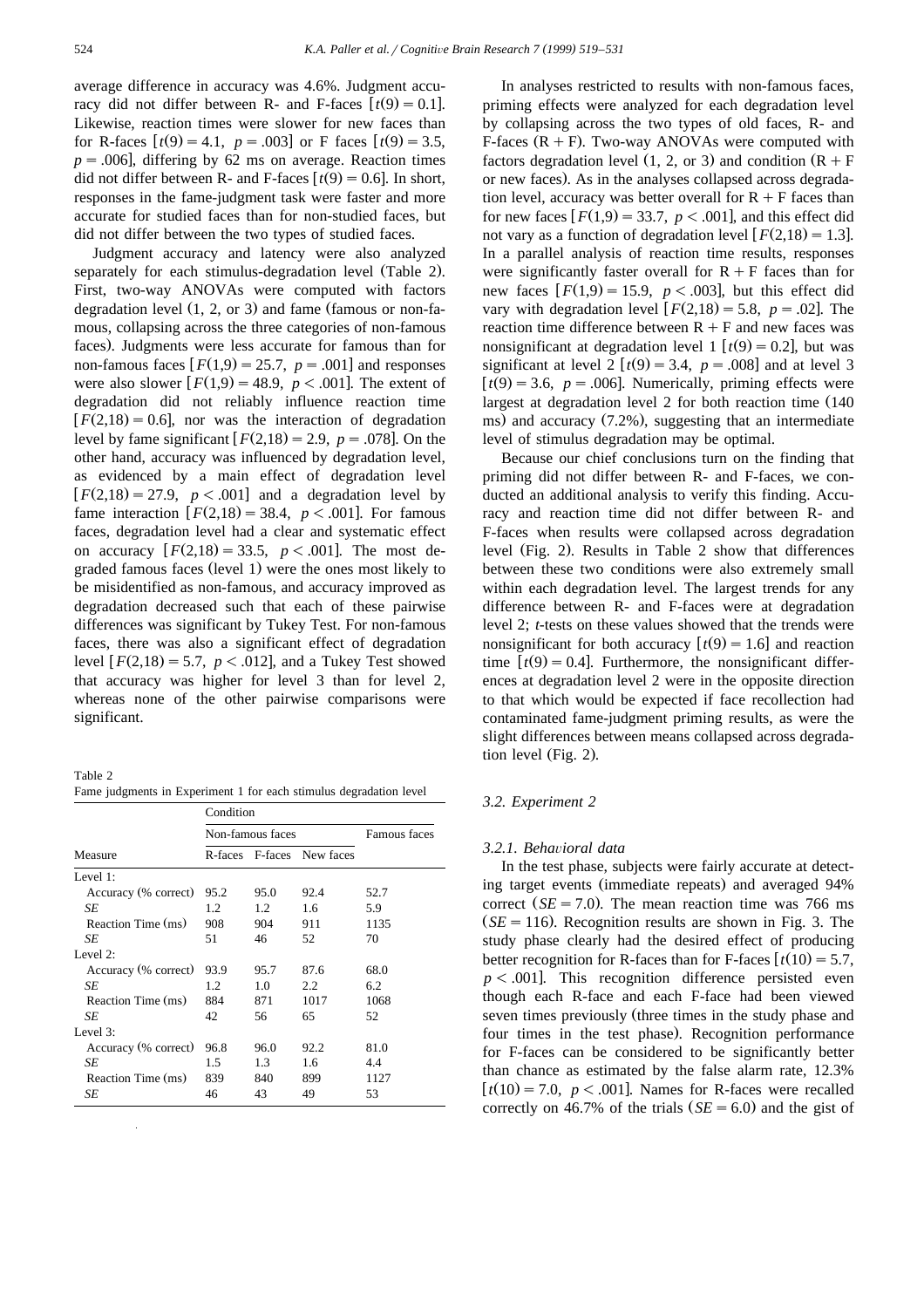# Experiment 2: Recognition



Fig. 3. Results from the recognition test in Experiment 2, showing more accurate recognition for R-faces than for F-faces.

the biographical information was recalled correctly on 73.3% of the trials  $(SE = 4.0)$ .

#### *3.2.2. Electrophysiological data*

In the study phase, there was a large effect of stimulus repetition on ERPs for both R-faces (Fig. 4a) and F-faces

(Fig. 4b). For example, at the Oz electrode (located over the occipital region at the midline), mean ERP amplitudes from 200–800 ms measured  $-1.7 \mu V$ , 0.5  $\mu V$ , and 2.6  $\mu$ V, for first, second, and third presentations of R-faces, and  $-0.9 \mu V$ , 1.0  $\mu V$ , and 0.6  $\mu V$ , for first, second, and third presentations of F-faces, respectively. A two-way ANOVA verified this pattern of results via a significant main effect of repetition  $[F(2,22) = 7.1, p.004]$ , a nonsignificant effect of stimulus type  $[R- vs. F-face, F(1,11)]$  $s=0.1$ , and a nonsignificant stimulus type by repetition interaction  $F(2,22) = 2.0$ . These effects were apparent at almost all scalp locations but were largest at posterior locations. However, interpretations of these results are complicated by the fact that ERPs to R-faces reflect the presentation of both face and voice information, whereas F-faces were presented without accompanying voice information. Thus, our analyses are focused on test-phase ERPs.

In the test phase, ERPs to targets included a positive deflection that reached a peak at about 500 ms, whereas lower-amplitude ERPs were elicited by non-targets at this latency (Fig. 4c). At the  $Oz$  electrode, the mean ERP amplitude measured from 200 to 800 ms was significantly larger for targets than for non-targets  $[t(11) = 2.8, p =$ .018], averaging 4.4  $\mu$ V *(SE* = 1.4) versus 2.4  $\mu$ V *(SE* =  $1.0$ ), respectively. This positive deflection to targets (i.e., P300 potential) was apparent at all locations and was maximal at the parietal midline region.

The most important comparisons in this experiment were within the non-target category in the test phase: R-faces versus F-faces versus new faces (Fig. 4d). The



Fig. 4. ERPs from the midline occipital electrode. ERPs elicited by R-faces (A) and F-faces (B) presented during the study phase are shown separately for each of the three experimental runs. Voices were presented simultaneously with R-faces but not F-faces. ERPs elicited by faces in the test phase are shown separately for targets (immediate repetitions of the same face) and non-targets (C). ERPs to non-targets are also shown separately for R-faces, F-faces, and new faces (D).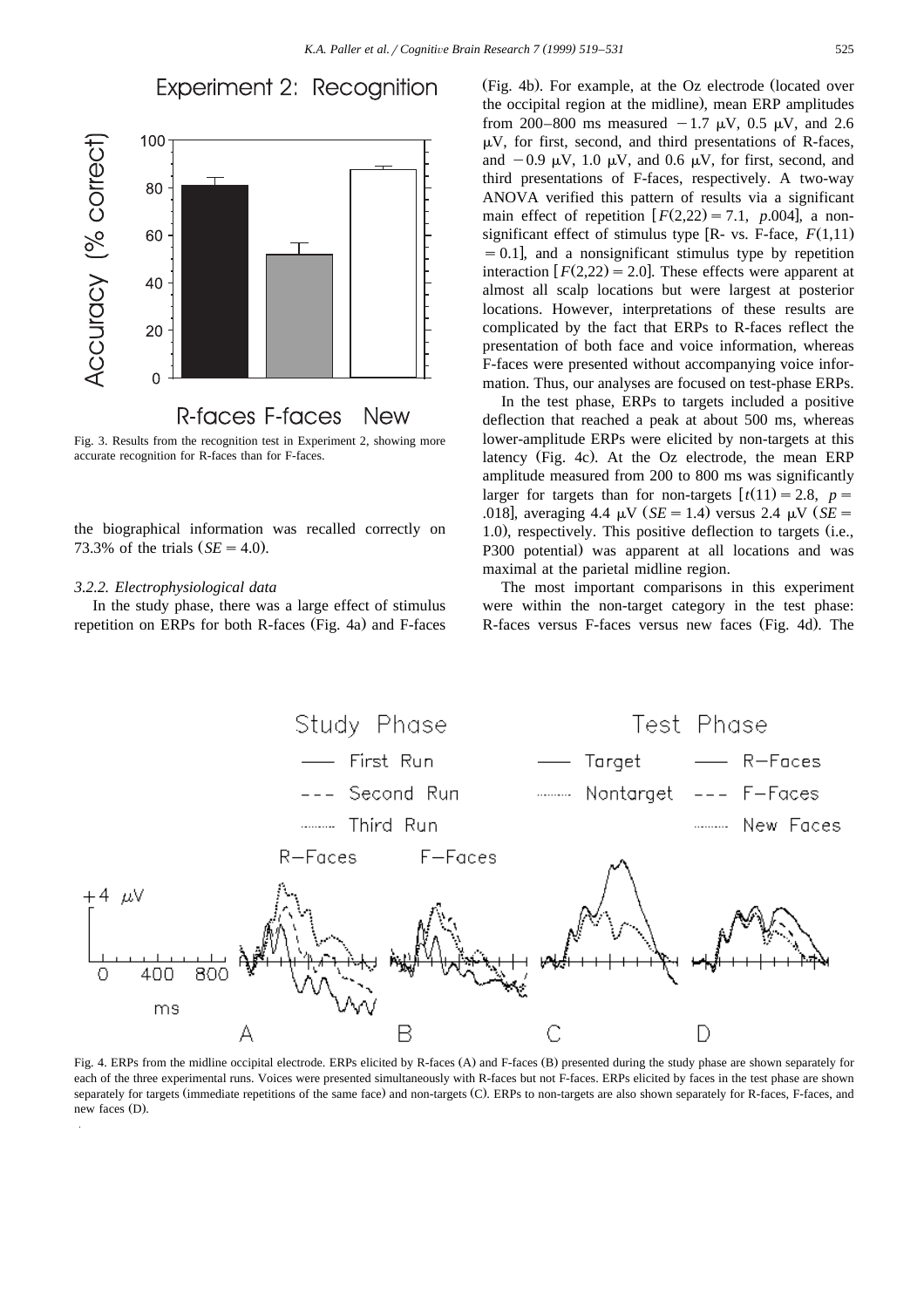experiment was designed such that the comparison between R- and F-faces isolated processing related to recollection while balancing other factors: (a) the number of previous presentations was equal; (b) priming was matched; (c) the specific faces were counterbalanced across subjects; and (d) behavioral responses were the same, in that these faces were all non-targets in the target–detection task and so required no overt response.

ERPs were more positive for R-faces than for F-faces at nearly every scalp location, though amplitudes varied across time and location. These effects can be observed in difference waves computed by subtracting ERPs to F-faces from ERPs to R-faces. Difference waves arranged topographically are shown in Fig.  $5$  (solid line). Quantification of these effects focused on differences from 300 to 600 ms and from 600 to 900 ms, henceforth called the *early* and *late* time intervals. These values are listed in Table 3. For the early time interval, differences between ERPs to R-faces and ERPs to F-faces were largest over frontal and parietooccipital regions. Differences were statistically significant by *t*-test at Fpz and F7 electrodes and marginally significant at 4 nearby electrodes. This pattern differed from that for the late time interval, in that the late difference was prominent only over parieto-occipital regions. The late difference was statistically significant at Pz and P3 electrodes and marginally significant at 5 nearby electrodes.

In addition, another analysis was conducted using peak amplitude measurements instead of mean amplitude measurements. A late positive peak was maximal at the midline parietal location. The maximal ERP deflection between 400 and 700 ms was measured for each subject from this location. Peak amplitudes were significantly greater for R-faces than for F-faces  $\left[t(11) = 2.4, p = .0325\right]$ , averaging 9.4  $\mu$ V *(SE* = 1.2) and 7.6  $\mu$ V *(SE* = 0.9), respectively. Corresponding peak latencies were 599 ms  $(SE =$ 17) for R-faces and 573 ms  $(SE = 18)$  for F-faces and did not differ significantly between these two conditions  $[t(11)]$  $=1.6$ ]. These results thus confirm the results obtained with mean amplitude measurements over the early and late time intervals.

The topographic distributions of the early and late difference ERPs are shown in Fig. 6. These two topographies were compared by first scaling the difference measurements using the vector-length method  $[51]$  and then conducting a two-way ANOVA with location (21 sites) and temporal interval (early or late) as factors. Results confirmed that the topography of R-face minus F-face ERPs changed from the early to the late interval  $F(20,220) = 3.6, p = .032$ . In particular, posterior activity was greatest in the late time interval, whereas frontal activity appeared sooner and did not persist into the late time interval.

In another analysis, ERPs to F-faces were compared to ERPs to new faces. Corresponding difference waves are shown in Fig. 4 (dotted line). The largest difference between these two conditions occurred over anterior locations late in the epoch. Mean amplitude measurements from 600 to 800 ms revealed significant differences at five



Fig. 5. ERP difference waves from all electrode locations, computed by subtracting ERPs to F-faces from ERPs to R-faces (solid line) and ERPs to new faces from ERPs to F-faces (dotted line). Electrode abbreviations denote scalp locations as follows: frontopolar (Fp), frontal (F), central (C), parietal (P), occipital  $(O)$ , the midline  $(z)$ , the left side  $(odd\ numbers)$ , and the right side (even numbers).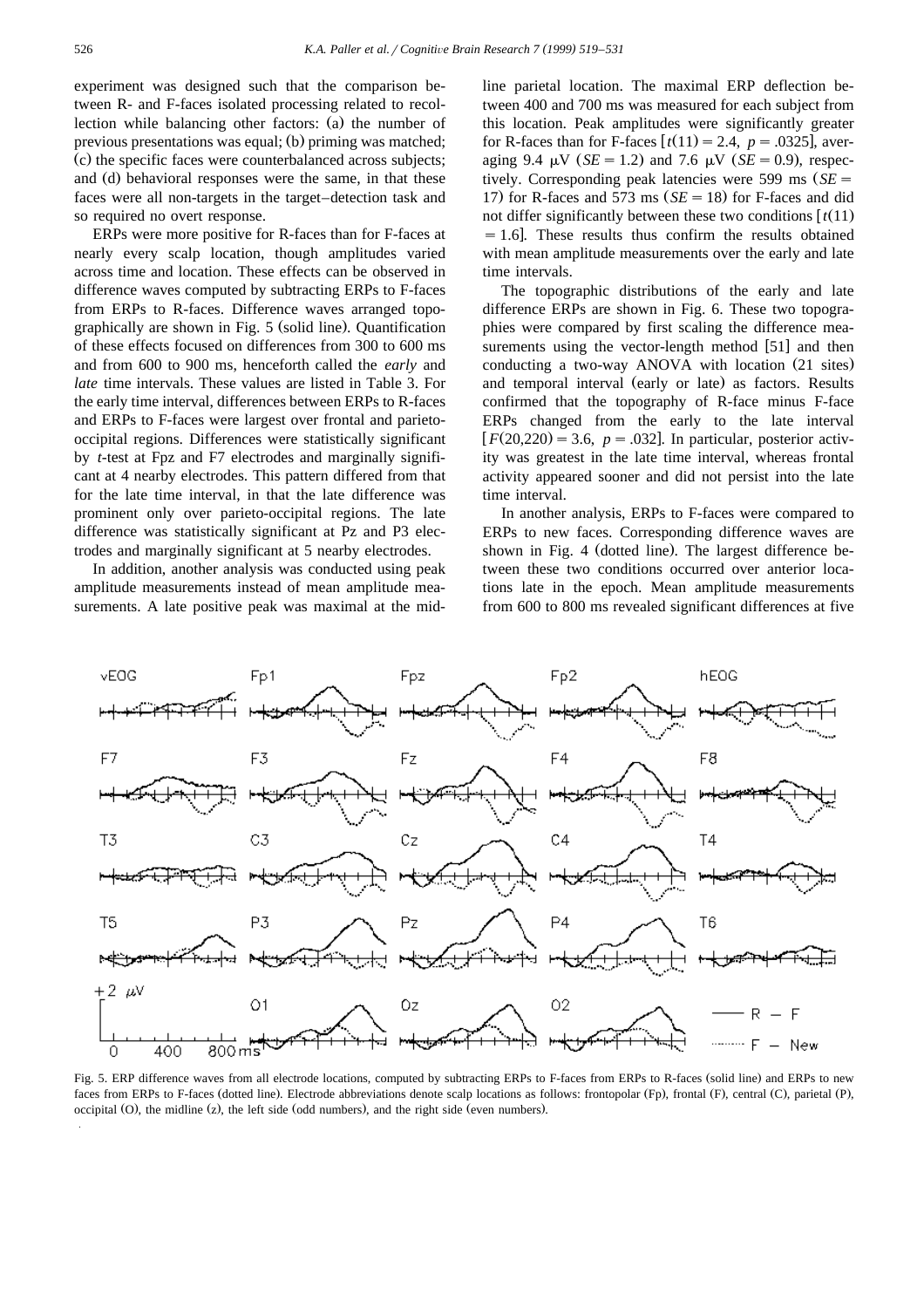| Table 3 |  |  |  |                                                        |  |
|---------|--|--|--|--------------------------------------------------------|--|
|         |  |  |  | ERP differences between R- and F-faces in Experiment 2 |  |

|                | Measure |                             |         |                  |         |                                      |         |                  |  |
|----------------|---------|-----------------------------|---------|------------------|---------|--------------------------------------|---------|------------------|--|
| Location       |         | Early interval (300–600 ms) |         |                  |         | Late interval $(600-900 \text{ ms})$ |         |                  |  |
|                | $\mu$ V | SE                          | F(1,11) | $\boldsymbol{p}$ | $\mu V$ | SE                                   | F(1,11) | $\boldsymbol{p}$ |  |
| Midline        |         |                             |         |                  |         |                                      |         |                  |  |
| Fpz            | 0.95    | 0.39                        | 5.9     | .034             | 0.26    | 0.38                                 | 0.5     | > .1             |  |
| Fz             | 0.82    | 0.57                        | 2.1     | > .1             | $-0.03$ | 0.41                                 | 0.0     | > .1             |  |
| Cz             | 1.03    | 0.57                        | 3.3     | .099             | 0.91    | 0.42                                 | 4.8     | .051             |  |
| PZ             | 1.10    | 0.64                        | 3.0     | > .1             | 1.65    | 0.59                                 | 7.9     | .017             |  |
| Oz             | 0.66    | 0.55                        | 1.5     | > .1             | 1.11    | 0.52                                 | 4.5     | .058             |  |
| Left side      |         |                             |         |                  |         |                                      |         |                  |  |
| Fp1            | 0.85    | 0.40                        | 4.5     | .057             | 0.15    | 0.44                                 | 0.1     | > .1             |  |
| F <sub>3</sub> | 0.78    | 0.46                        | 2.9     | > .1             | 0.2     | 0.41                                 | 0.2     | > .1             |  |
| F7             | 0.74    | 0.31                        | 5.7     | .036             | 0.47    | 0.37                                 | 1.6     | > .1             |  |
| C <sub>3</sub> | 0.68    | 0.53                        | 1.6     | > .1             | 0.76    | 0.43                                 | 3.2     | > .1             |  |
| P <sub>3</sub> | 0.66    | 0.61                        | 1.2     | > .1             | 1.47    | 0.55                                 | 7.1     | .022             |  |
| T <sub>3</sub> | 0.34    | 0.32                        | 0.1     | > .1             | 0.39    | 0.37                                 | 1.1     | > .1             |  |
| T <sub>5</sub> | 0.15    | 0.54                        | 0.1     | > .1             | 0.88    | 0.57                                 | 2.4     | > .1             |  |
| O <sub>1</sub> | 0.60    | 0.54                        | 1.2     | > .1             | 1.25    | 0.60                                 | 4.3     | .061             |  |
| Right side     |         |                             |         |                  |         |                                      |         |                  |  |
| Fp2            | 0.86    | 0.50                        | 3.7     | .08              | 0.12    | 0.42                                 | 0.1     | > .1             |  |
| F <sub>4</sub> | 0.92    | 0.49                        | 3.5     | .087             | 0.33    | 0.33                                 | 1.0     | > .1             |  |
| F8             | 0.37    | 0.40                        | 0.8     | > .1             | $-0.01$ | 0.36                                 | 0.0     | > .1             |  |
| C <sub>4</sub> | 0.80    | 0.52                        | 2.3     | > .1             | 0.86    | 0.45                                 | 3.7     | .081             |  |
| <b>P4</b>      | 0.97    | 0.59                        | 2.7     | > .1             | 1.37    | 0.63                                 | 4.7     | .053             |  |
| T <sub>4</sub> | 0.28    | 0.28                        | 1.0     | > .1             | 0.33    | 0.39                                 | 0.7     | > .1             |  |
| T <sub>6</sub> | 0.12    | 0.59                        | 0.0     | > .1             | 0.43    | 0.55                                 | 0.6     | > .1             |  |
| O <sub>2</sub> | 0.70    | 0.62                        | 1.3     | > .1             | 1.07    | 0.63                                 | 2.9     | > .1             |  |

frontal locations: Fpz, Fz, F3, F4, and F8  $\left[t(11)^{s} \ge 2.4\right]$ ,  $p$ 's <.034]. At all of these locations, ERPs to F-faces were less positive than ERPs to new faces. The maximum voltage difference was 1.35  $\mu$ V at the F4 location.



Fig. 6. Topographic maps of ERP differences across the scalp, as viewed from above. ERPs to F-faces were subtracted from ERPs to R-faces and mean amplitudes measured from 300 to 600 ms (left) and 600 to 900 ms (right) and displayed using a surface spline interpolation. Small circles represent electrode locations.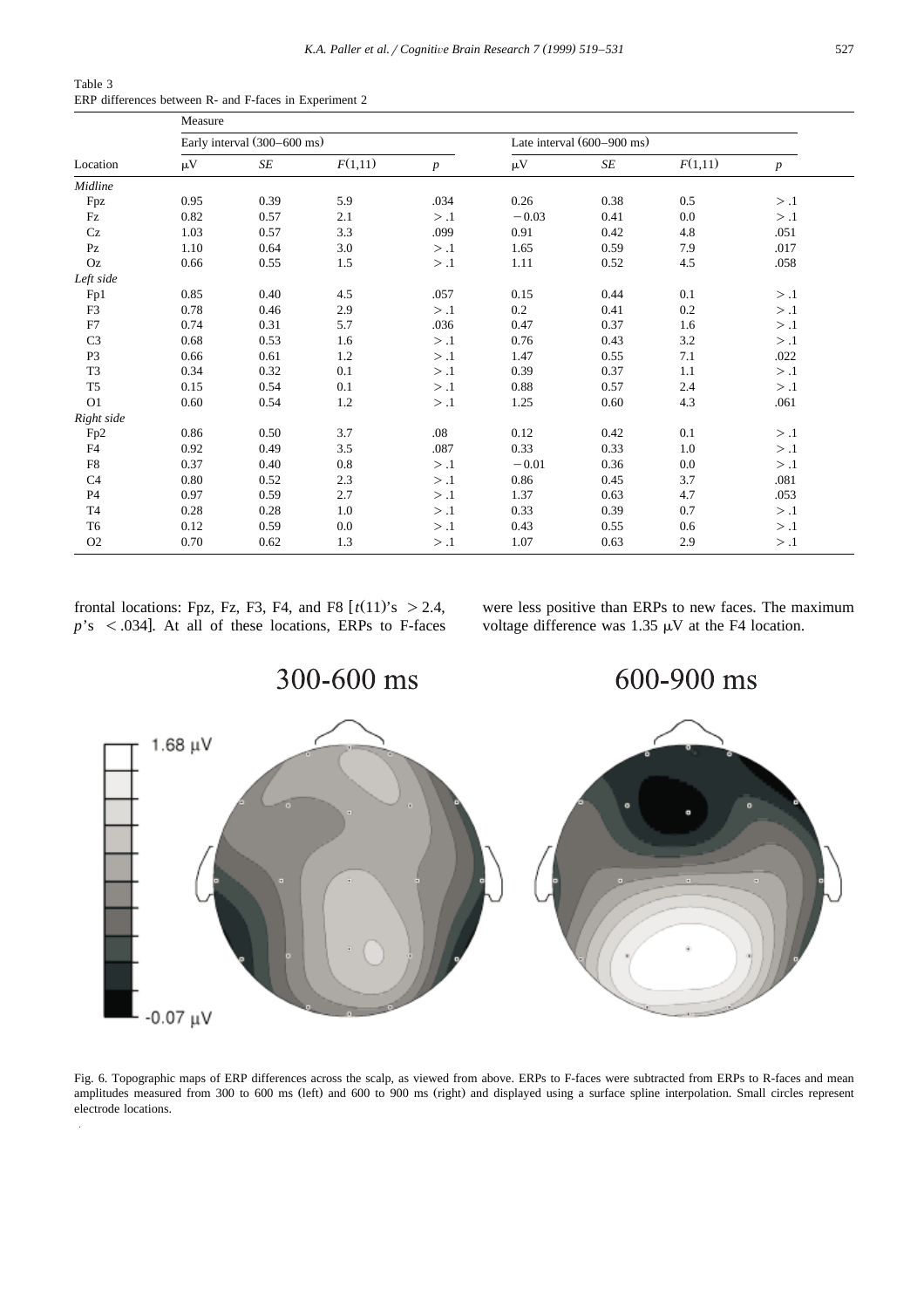# **4. Discussion**

The behavioral results from these two experiments demonstrated a dissociation between two types of memory. The study-phase manipulation — which combined directed forgetting instructions with richer encoding for Rfaces versus F-faces — influenced recognition but did not influence priming. Priming was measured in Experiment 1 using a fame-judgment task with degraded stimuli. Recognition was measured in Experiment 2 using a paper-andpencil test following ERP recordings.

Face priming has been studied most often using famous faces [30]. Priming with non-famous faces has usually been found to be negligible, unreliable, or apparent only with immediate repetition at extremely short retention intervals  $[6,8,9,74]$ . In fact, priming of familiarity judgments was not observed with famous faces that could not be spontaneously recognized as famous  $[16]$ . These results dovetail with evidence that there are fundamental differences between how the brain processes familiar and unfamiliar faces  $[3,10,21,48,65,93]$ . Priming effects have thus been interpreted within the context of a modular account of face processing  $[15]$  as effects restricted to representations of facial identity ('face recognition units'). However, priming with non-famous faces has been observed in a few circumstances, including in gender judgments with face stimuli modified to show only internal face features [35], in identity matching with pairs of faces  $[63,92]$ , and in expression matching [92]. Here we showed that fame-judgment responses to degraded non-famous faces were modified as a function of prior exposure to those faces. On average, subjects were 4.6% more accurate and 62 ms faster for studied than non-studied faces. Furthermore, the study-phase manipulation between R- and F-faces did not alter the magnitude of face priming in either accuracy or response latency.

The priming of fame-judgments that we observed in Experiment 1 appears on the surface to resemble ''becoming-famous-overnight'' effects studied by Jacoby and colleagues  $[40, 41]$ , but the resemblance is actually minor due to several critical differences. Becoming famous overnight refers to a tendency for non-famous names to be judged famous. A feeling of familiarity elicited by non-famous names that were also presented earlier may have been misattributed as a feeling elicited by a mildly famous name. Importantly, all of the famous names in these experiments were only mildly famous. In contrast, stimuli in our experiment differed in three ways: (1) faces were used rather than names, (2) famous faces were highly famous rather than mildly famous, and (3) test stimuli were perceptually degraded. The priming effect reflected a tendency for non-famous faces to be judged non-famous (i.e., higher accuracy for studied faces). We suggest that the priming we observed is more closely related to priming in perceptual identification paradigms in which degraded stimuli must be identified. In this case, degraded faces

were identified more quickly and accurately if they were presented earlier in the experiment. Such effects have been modeled using an interactive activation model [19,20], but they can also be conceptualized as a bias [72].

A critical issue for evaluating priming results is the difficulty of obtaining performance measures that are not contaminated by explicit memory retrieval. Jacoby's process-dissociation procedure [39], in particular, has been used recently to attempt to disentangle the influence of multiple processes on such performance measures, although some controversy surrounds the use of this procedure  $[17, 24, 36, 76, 91]$ . Results from Experiment 1 suggest that the performance measures from the fame-judgment task were not contaminated by explicit memory retrieval. Based on later recognition results, we presume that subjects were able to recognize R-faces better than F-faces during the test phase. If fame judgments had been influenced by recognition, results might be expected to differ between R- and F-faces, although it is possible that this influence was precisely counteracted by more priming for F-faces than for R-faces. Such influences on fame judgments might also be expected to differ as a function of degradation level. Yet there were no differences at any degradation level. Thus, the priming measures appear to have been largely uncontaminated. In short, even though R-faces tended to be recognized better than F-faces, the same magnitude of priming was observed for both types of faces.

This dissociation between recognition and priming not only adds to the literature on memory dissociations but also provides a basis for interpretations of the ERP results. The specificity of the study-phase manipulation between R- and F-faces implies that the ERP difference in the test phase between R- and F-faces can be taken as an ERP correlate of face recollection, divorced from priming and other factors that are normally confounded in ordinary comparisons between old and new items. This logic of interpretation was used previously in studies of ERPs elicited by words  $[34,60,61]$ . The present results attest to the generality of this phenomenon, although it is highly likely that important differences exist between the cognitive processing associated with recollection in these different circumstances (e.g., see [84]). Nonetheless, the present results show that the experience of seeing a face and recollecting information about that person (i.e., 'person recognition') is associated with a characteristic pattern of brain electrical activity at the scalp. We further argue that this ERP correlate of face recollection is distinct from any ERP correlates of priming that may be produced simultaneously, by virtue of our finding that priming did not differ between R- and F-faces.

Although these experiments were not designed to reveal ERP correlates of priming, some differences between responses to F-faces and new faces were found. At frontal scalp locations, ERPs to F-faces were less positive than ERPs to new faces. The latency of this effect  $(600-800)$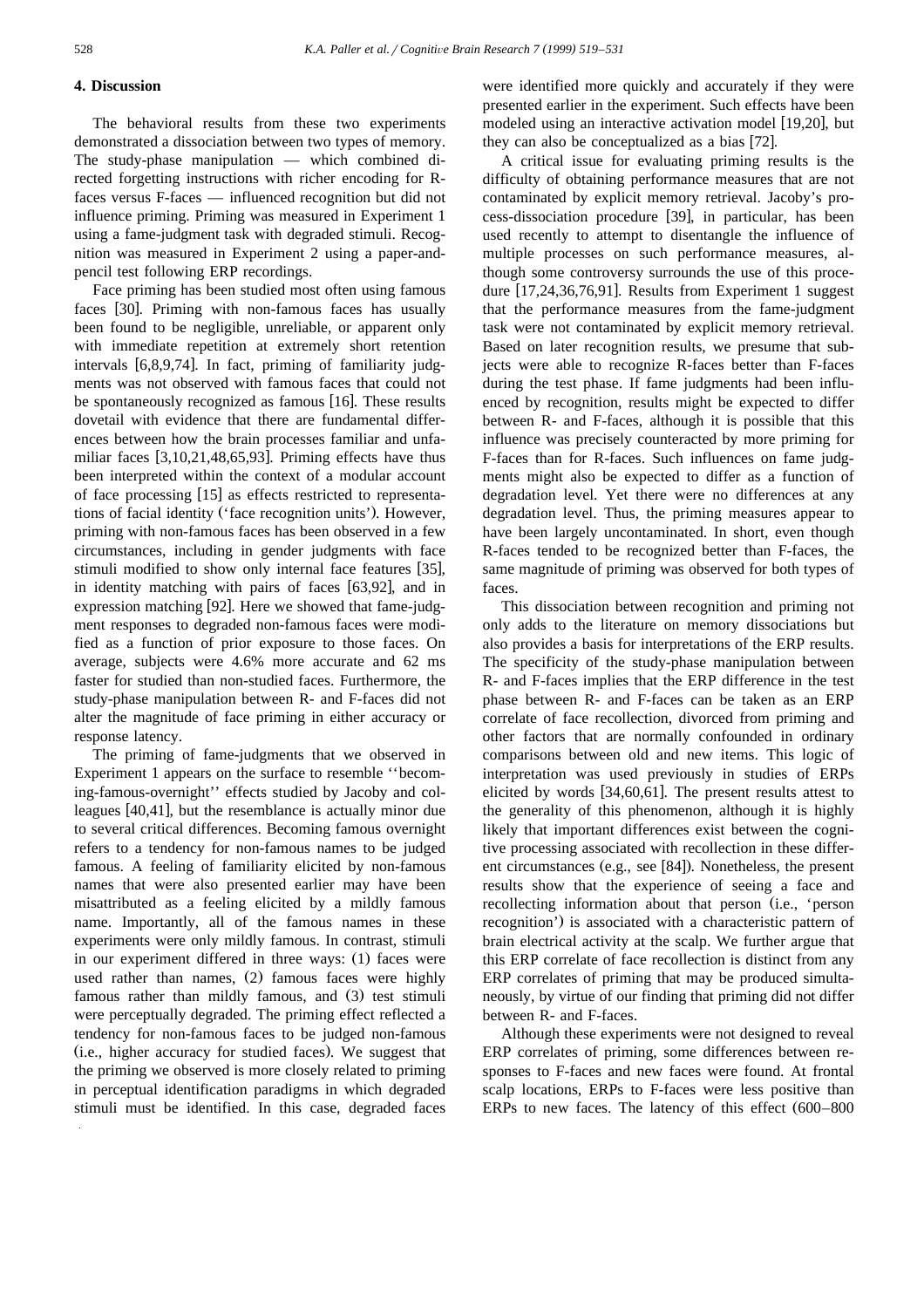ms) suggests that it probably does not index processing that determined priming of behavioral responses to faces. Experimental manipulations that specifically influence priming may be required to isolate ERP correlates of face priming, as has been done in studies with word stimuli  $\overline{[59,62]}$ , and we are currently exploring this possibility.

Several previous studies have examined ERPs elicited by faces. For example, some early ERPs in the range of 150 to 200 ms have been related to face-specific and eye-gaze-specific perceptual processing  $[7,12,42,43]$ . FMRI and intracranial ERP results suggest that these early potentials reflect cortical activity in occipitotemporal and posterior fusiform regions  $[2,68,70]$ . Subsequent ERPs appear to reflect encoding of important facial features, given that such potentials have been found to be predictive of later face recognition  $[84,85]$ . ERPs have also been identified with facial working memory in identity and expressionmatching tasks  $[4,53,67]$  and in other paradigms in which comparisons were made between familiar and unfamiliar faces [26,90]. ERP repetition effects have been reported for familiar and unfamiliar faces [8,9,83]. Begleiter and colleagues recorded ERPs to familiar and unfamiliar faces and attempted to relate their results to priming and recognition  $[6,38]$ . However, these results are different from the present results in several respects. First, face repetition was immediate (1.6 s interstimulus interval), so that corresponding ERP effects may be attributable to basic perceptual processing in working memory. Second, ERP repetition effects that were found at approximately 240 ms after face onset may not be specific to priming but may instead have reflected recognition of the repetition, even though it was irrelevant to the task of discriminating famous from non-famous faces. A clear distinction thus cannot be made between priming and recognition with respect to these results  $[6,38]$ .

Results from the topographic analyses of the ERP correlate of face recollection in the present study suggest that multiple brain regions were involved, although inferences about intracranial generators await additional evidence from other methods. Nevertheless, it is likely that activity from prefrontal cortex produced some of the scalp-recorded activity, particularly from 400 to 600 ms. In contrast, posterior activity was present both in the early and later intervals, suggesting that the frontal contribution may have been particularly relevant for controlling the retrieval of information stored in posterior neocortical regions. This pattern of topographic results is similar to that found previously for visual word recollection [60]. The ERP correlate of recollection in that study was evident first at frontal regions and later over most regions of the scalp. Based on these patterns of ERP scalp topographies, and on other ERP and neuropsychological evidence  $[18,71,81,82]$ , we speculate that prefrontal regions are important both for strategic search processes that precede successful retrieval and for maintaining the retrieved information in working memory. Person recognition in the present study probably

depends on interactions between prefrontal regions and posterior neocortical regions, which mediate the retrieval and continued processing of facial information, biographical information, and contextual information pertaining to the study episodes.

#### **Acknowledgements**

This research was supported by grant NS34639 from the National Institute of Neurological Diseases and Stroke. We thank Ted Whalen for technical support.

#### **References**

- [1] T. Allison, H. Ginter, G. McCarthy, A.C. Nobre, A. Puce, M. Luby, D.D. Spencer, Face recognition in human extrastriate cortex, J. Neurophysiol. 71 (1994) 821-825.
- [2] T. Allison, G. McCarthy, A. Nobre, A. Puce, A. Belger, Human extrastriate visual cortex and the perception of faces, words, numbers, and colors, Cereb. Cortex  $4(1994)$  544–554.
- [3] N.C. Andreasen, D.S. O'Leary, S. Arndt, T. Cizadlo, R. Hurtig, K. Rezai, G.L. Watkins, L.B. Ponto, R.D. Hichwa, Neural substrates of facial recognition, J. Neuropsychiatry Clin. Neurosci. 8 (1996) 139– 146.
- [4] S.E. Barrett, M.D. Rugg, D.I. Perrett, Event-related potentials and the matching of familiar and unfamiliar faces, Neuropsychologia 26  $(1988)$  105–117.
- [5] B.H. Basden, D.R. Basden, G.J. Gargano, Directed forgetting in implicit and explicit memory tests: A comparison of methods, J. Exp. Psychol.: Learning, Memory, and Cognition 19 (1993) 603– 616.
- [6] H. Begleiter, B. Porjesz, W. Wang, Event-related brain potentials differentiate priming and recognition to familiar and unfamiliar faces, Electroencephalogr. Clin. Neurophysiol. 94 (1995) 41–49.
- [7] S. Bentin, T. Allison, A. Puce, E. Perez, G. McCarthy, Electrophysiological studies of face perception in humans, J. Cognit. Neurosci. 8  $(1996)$  551–565.
- [8] S. Bentin, G. McCarthy, The effects of immediate stimulus repetition on reaction time and event-related potentials in tasks of different complexity, J. Exp. Psychol.: Learning, Memory, and Cognition 20 (1994) 130-149.
- [9] S. Bentin, M. Moscovitch, The time course of repetition effects for words and unfamiliar faces, J. Exp. Psychol.: General 117 (1988) 148–160.
- [10] A.L. Benton, The neuropsychology of facial recognition, Am. Psychol. 35 (1980) 176-186.
- [11] R.A. Bjork, Retrieval inhibition as an adaptive mechanism in human memory, in: H.L. Roediger III, F.I.M. Craik (Eds.), Varieties of Memory and Consciousness: Essays in honour of Endel Tulving, Lawrence Erlbaum Associates, Inc, Hillsdale, NJ, 1989, pp. 309–330.
- [12] K. Botzel, O.J. Grusser, Electric brain potentials evoked by pictures of faces and non-faces: A search for ''face-specific'' EEG-potentials, Exp. Brain Res. 77 (1989) 349-360.
- [13] V. Bruce, M. Burton, D. Carson, E. Hanna, O. Mason, Repetition priming of face recognition, in: C. Umilta, M. Moscovitch (Eds.), Attention and Performance 15: Conscious and Nonconscious Information Processing, MIT Press, Cambridge, MA, 1994, pp. 179–201.
- [14] V. Bruce, T. Valentine, Identity priming in the recognition of familiar faces, Brit. J. Psychol. 76 (1985) 373-383.
- [15] V. Bruce, A. Young, Understanding face recognition, Brit. J. Psychol. 77 (1986) 305-327.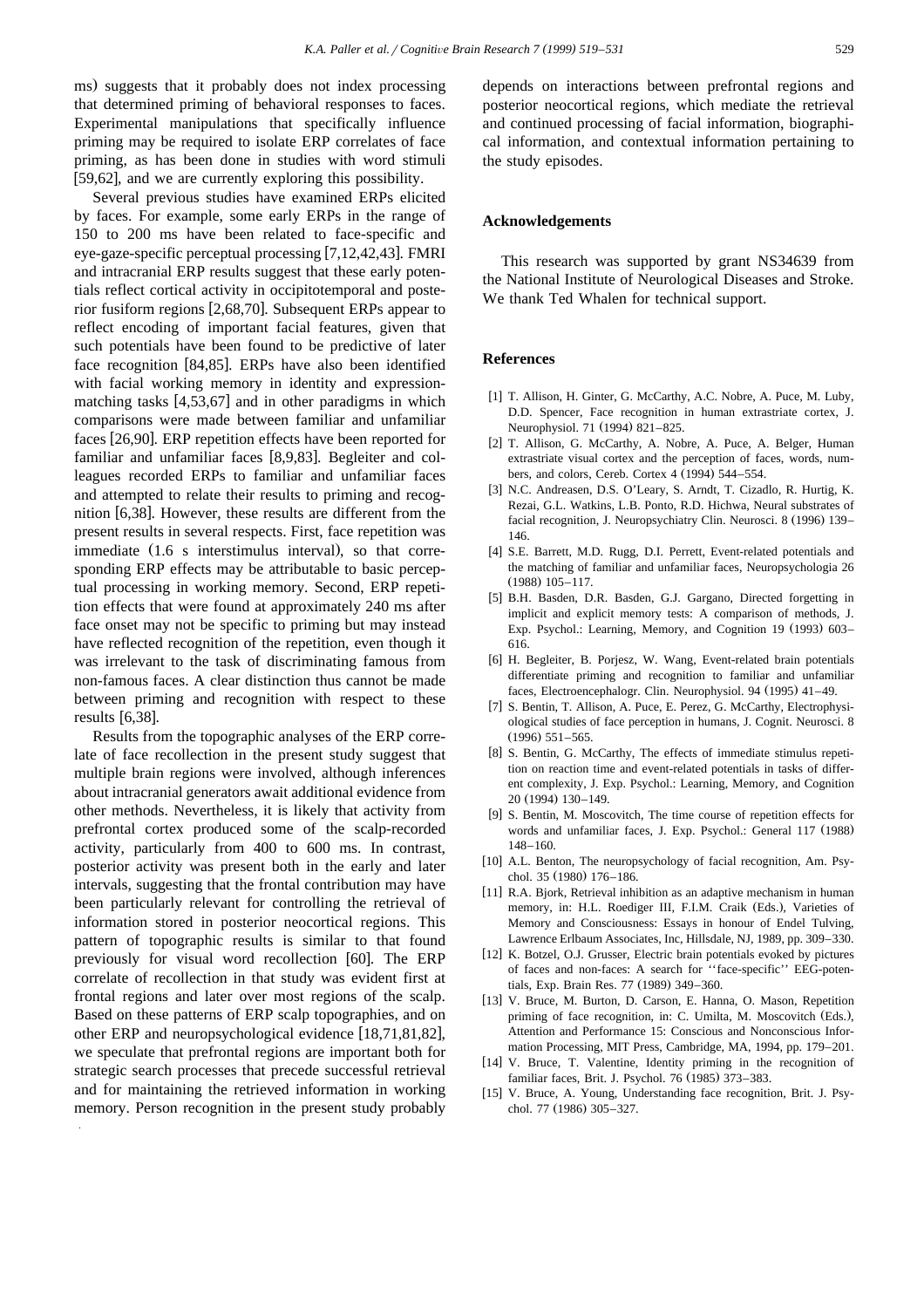- [16] J. Brunas-Wagstaff, A.W. Young, A.W. Ellis, Repetition priming follows spontaneous but not prompted recognition of familiar faces, Quart. J. Exp. Psychol. 44A (1992) 423-454.
- [17] A. Buchner, E. Erdfelder, B. Vaterrodt-Plunnecke, Toward unbiased measurement of conscious and unconscious memory processes within the process dissociation framework, J. Exp. Psychol.: General 124  $(1995)$  137–160.
- [18] R.L. Buckner, Beyond HERA: Contributions of specific prefrontal brain areas to long-term memory retrieval, Psychonom. Bull. Rev. 3  $(1996)$  149–158.
- [19] A.M. Burton, V. Bruce, P.J.B. Hancock, From pixels to people: A model of familiar face recognition, Cogn. Science, in press.
- [20] A.M. Burton, V. Bruce, R.A. Johnston, Understanding face recognition with an interactive activation model, Brit. J. Psychol. 81 (1990) 361–380.
- [21] G.A. Carlesimo, C. Caltagirone, Components in the visual processing of known and unknown faces, J. Clin. Exp. Neuropsychol. 17  $(1995)$  691-705.
- [22] V.P. Clark, K. Keil, J.M. Maisog, S. Courtney, L.G. Ungerleider, J.V. Haxby, Functional magnetic resonance imaging of human visual cortex during face matching: A comparison with positron emission tomography, Neuroimage  $4(1996)$  1–15.
- [23] J. Cole, About face: A natural history of the face, and an unnatural history of those who live without it, MIT Press, Cambridge, MA, 1997.
- [24] T. Curran, D.L. Hintzman, Violations of the independence assumption in process dissociation, J. Exp. Psychol.: Learning, Memory, and Cognition 21 (1995) 531-547.
- [25] E. De Renzi, Prosopagnosia, in: T.E. Feinberg, M.J. Farah (Eds.), Behavioral Neurology and Neuropsychology, McGraw–Hill, New York, 1997, pp. 245–255.
- [26] J.B. Debruille, J. Pineda, B. Renault, N400-like potentials elicited by faces and knowledge inhibition, Cogn. Brain Res. 4 (1996) 133–144.
- [27] R. Desimone, Face-selective cells in the temporal cortex of monkeys, J. Cognit. Neurosci. 3 (1991) 1-8.
- [28] H. Eichenbaum, To Cortex: Thanks for the memories, Neuron 19  $(1997)$   $481-484$ .
- [29] A.W. Ellis, Cognitive mechanisms of face processing, in: V. Bruce, A. Cowey, A.W. Ellis, D.I. Perrett (Eds.), Processing the facial image, Clarendon Press/Oxford University Press, Oxford, England, 1992, pp. 113–119.
- [30] A.W. Ellis, B.M. Flude, A. Young, A.M. Burton, Two loci of repetition priming in the recognition of familiar faces, J. Exp. Psychol.: Learning, Memory, and Cognition 22 (1996) 295–308.
- [31] A.W. Ellis, A.W. Young, B.M. Flude, D.C. Hay, Repetition priming of face recognition, Quart. J. Exp. Psychol. 39A (1987) 193-210.
- [32] M.J. Farah, Visual agnosia: Disorders of object recognition and what they tell us about normal vision, MIT Press, Cambridge, MA, 1990.
- [33] J.M. Golding, C.M., MacLeod, Intentional forgetting: Interdisciplinary approaches, L. Erlbaum Associates, Mahwah, NJ, 1998.
- [34] B. Gonsalves, K.A. Paller, Brain potentials associated with recollective processing of spoken words, unpublished manuscript, 1998.
- [35] Y. Goshen-Gottstein, T. Ganel, Repetition priming for unfamiliar faces: Hair today — gone tomorrow. Paper presented at the 38th Annual Meeting of the Psychonomic Society, Philadelphia, PA, 1997.
- [36] P. Graf, S. Komatsu, Process dissociation procedure: Handle with caution!, Eur. J. Cognit. Psychol. 6 (1994) 113-129.
- [37] J.V. Haxby, L.G. Ungerleider, B. Horwitz, J.M. Maisog, S.I. Rapoport, C.L. Grady, Face encoding and recognition in the human brain, Proc. Natl. Acad. Sci. USA 93 (1996) 922-927.
- [38] S. Hertz, B. Porjesz, H. Begleiter, D. Chorlian, Event-related potentials to faces: The effects of priming and recognition, Electroencephalogr. Clin. Neurophysiol. 92 (1994) 342–351.
- [39] L.L. Jacoby, A process dissociation framework: Separating automatic from intentional uses of memory, J. Memory and Language 30  $(1991)$  513–541.
- [40] L.L. Jacoby, C. Kelley, J. Brown, J. Jasechko, Becoming famous overnight: Limits on the ability to avoid unconscious influences of the past, J. Personality Soc. Psychol.  $56$  (1989) 326–338.
- [41] L.L. Jacoby, V. Woloshyn, C. Kelley, Becoming famous without being recognized: Unconscious influences of memory produced by dividing attention, J. Exp. Psychol.: General 118 (1989) 115-125.
- [42] D.A. Jeffreys, A face-responsive potential recorded from the human scalp, Exp. Brain Res. 78 (1989) 193-202.
- [43] D.A. Jeffreys, E.S. Tukmachi, G. Rockley, Evoked potential evidence for human brain mechanisms that respond to single, fixated faces, Exp. Brain Res. 91 (1992) 351-362.
- [44] H.M. Johnson, Processes of successful intentional forgetting, Psychol. Bull. 116 (1994) 274-292.
- [45] R. Johnson Jr., Event-related potential insights into the neurobiology of memory systems, in: F. Boller, J. Grafman (Eds.), Handbook of Neuropsychology, Elsevier Science, Amsterdam, 1995, pp. 135–163.
- [46] N. Kanwisher, J. McDermott, M.M. Chun, The fusiform face area: A module in human extrastriate cortex specialized for face perception, J. Neurosci. 17 (1997) 4302-4311.
- [47] C.M. MacLeod, Directed forgetting affects both direct and indirect tests of memory, J. Exp. Psychol.: Learning, Memory, and Cognition  $15(1989)13-21.$
- [48] D.R. Malone, H.H. Morris, M.C. Kay, H.S. Levin, Prosopagnosia: a double dissociation between the recognition of familiar and unfamiliar faces, J. Neurol. Neurosurg. Psychiatry 45 (1982) 820-822.
- [49] G. Mandler, Recognizing: The judgment of previous occurrence, Psychol. Bull. 87 (1980) 252-271.
- [50] A.R. Mayes, Human organic memory disorders, Cambridge University Press, Cambridge, 1988.
- [51] G. McCarthy, C.C. Wood, Scalp distributions of event-related potentials: an ambiguity associated with analysis of variance models, Electroencephalogr. Clin. Neurophysiol. 62 (1985) 203-208.
- [52] J.L. McClelland, B.L. McNaughton, R.C. O'Reilly, Why there are complementary learning systems in the hippocampus and neocortex: Insights from the successes and failures of connectionist models of learning and memory, Psychol. Rev.  $102$  (1995) 419–437.
- [53] T.F. Münte, M. Brack, O. Grootheer, B.M. Wieringa, M. Matzke, S. Johannes, Brain potentials reveal the timing of face identity and expression judgments, Neurosci. Res. 30 (1998) 25–34.
- [54] J.M. Murre, TraceLink: A model of amnesia and consolidation of memory, Hippocampus  $6(1996) 675-684$ .
- [55] L. Nadel, M. Moscovitch, Memory consolidation, retrograde amnesia and the hippocampal complex, Curr. Opin. Neurobiol. 7 (1997) 217–227.
- [56] K.A. Paller, Recall and stem-completion priming have different electrophysiological correlates and are modified differentially by directed forgetting, J. Exp. Psychol.: Learning, Memory, and Cognition 16 (1990)  $1021 - 1032$ .
- [57] K.A. Paller, Elektrophysiologische Studien zum Menschlichen Gedächtnis [Electrophysiological studies of human memory], Zeitschrift für Elektroenzephalographie, Elektromyographie und verwandte Gebiete 24 (1993) 24-33.
- [58] K.A. Paller, Consolidating dispersed neocortical memories: The missing link in amnesia, Memory  $5(1997)$  73–88.
- [59] K.A. Paller, M. Gross, Brain potentials associated with perceptual priming versus explicit remembering during the repetition of visual word-form, Neuropsychologia 36 (1998) 559-571.
- [60] K.A. Paller, M. Kutas, Brain potentials during memory retrieval provide neurophysiological support for the distinction between conscious recollection and priming, J. Cogn. Neurosci. 4 (1992) 375– 391.
- [61] K.A. Paller, M. Kutas, H.K. McIsaac, Monitoring conscious recollection via the electrical activity of the brain, Psychol. Sci. 6 (1995) 107–111.
- [62] K.A. Paller, M. Kutas, H.K. McIsaac, An electrophysiological measure of priming of visual word-form, Consciousness Cognit. 7  $(1998)$  54–66.